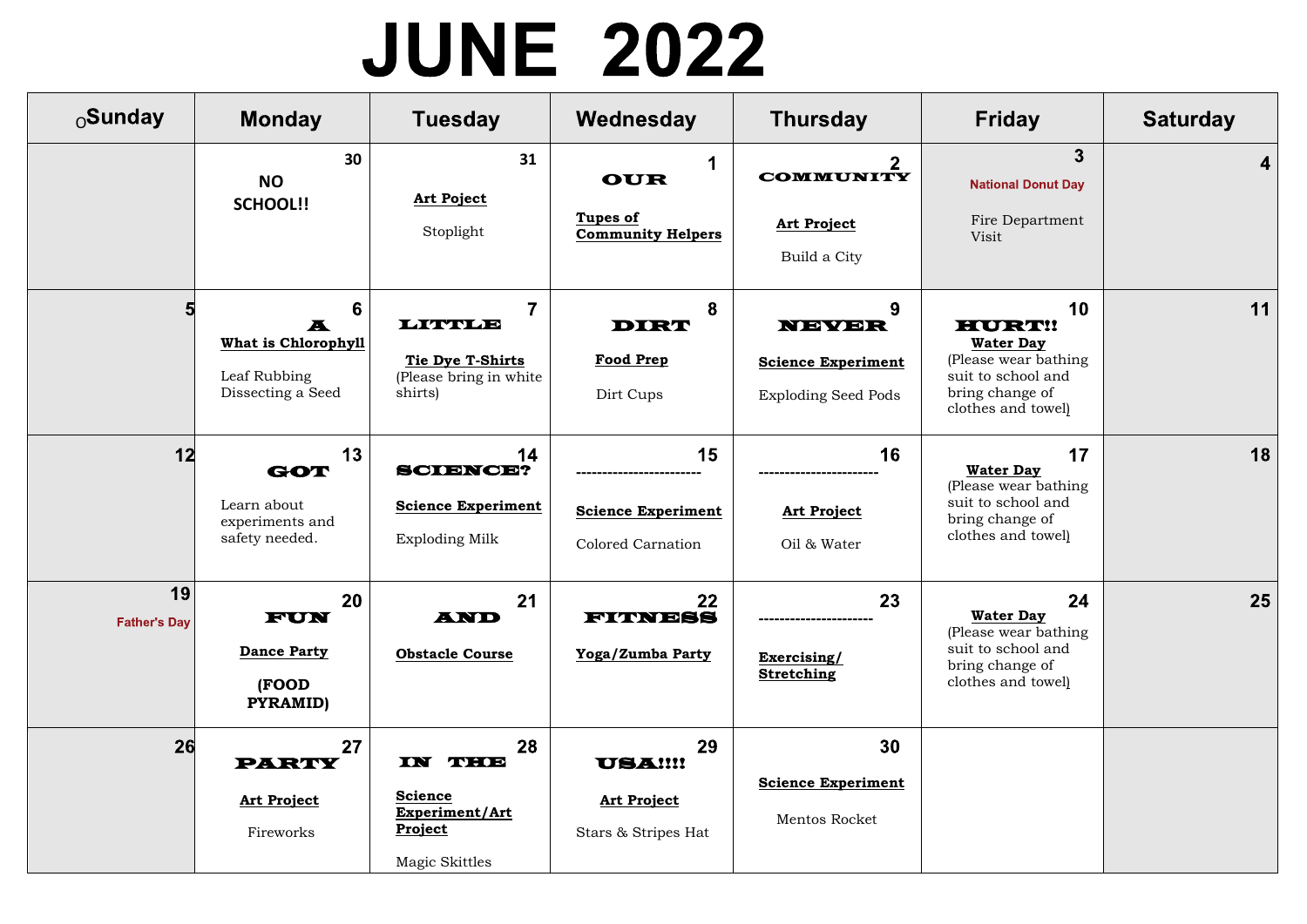## **JULY 2022**

| <b>Sunday</b> | <b>Monday</b>                                                                                      | <b>Tuesday</b>                                                                        | Wednesday                                                                                       | <b>Thursday</b>                                                                     | <b>Friday</b>                                                                                                                                       | <b>Saturday</b> |
|---------------|----------------------------------------------------------------------------------------------------|---------------------------------------------------------------------------------------|-------------------------------------------------------------------------------------------------|-------------------------------------------------------------------------------------|-----------------------------------------------------------------------------------------------------------------------------------------------------|-----------------|
|               |                                                                                                    |                                                                                       |                                                                                                 |                                                                                     | $\mathbf 1$<br>4 <sup>Th</sup> OF JULY<br>PARTY BY THE POOL<br>(Please wear bathing)<br>suit to school and bring<br>change of clothes and<br>towel) | 2 <sup>1</sup>  |
| $\mathbf{3}$  | 4<br><b>Independence Day</b><br>N <sub>0</sub><br><b>SCHOOL!!</b>                                  | 5<br><b>GAME</b><br>Make our own<br>classroom game                                    | 6<br><b>ONI!!!!</b><br>Saran Wrap Ball<br>Game                                                  | $\overline{7}$<br><b>Outdoor Games</b><br>(Red Rover,<br>hopscotch, races,<br>etc.) | 8<br><b>Water Day</b><br>(Please wear bathing<br>suit to school and<br>bring change of<br>clothes and towel)                                        | 9               |
| 10            | 11<br><b>ROARsome</b><br><b>Types of Dinosaurs</b><br>Dinosaur hat art<br>project                  | $12 \overline{ }$<br><b>DINOSAURS</b><br><b>Science Experiment</b><br>Fizzy Dino Eggs | 13<br><b>Science Project</b><br>Ice Age Egg Dig                                                 | 14<br>Who Am I?<br>Digging for<br>Dinosaurs                                         | 15<br><b>Water Day</b><br>(Please wear bathing<br>suit to school and<br>bring change of<br>clothes and towel)                                       | 16              |
| 17            | 18<br><b>MOYIN'</b><br>Music makes me<br><b>Wanna Move</b><br>Obstacle course,<br>movement w/music | 19<br><b>AND</b><br><b>Musical</b><br>Instruments                                     | 20<br><b>GROOVIN</b><br><b>Musical Games</b><br>(Musical Chairs,<br>freeze dance, bean<br>bags) | 21<br><b>Parachute Fun</b>                                                          | 22<br><b>Water Day</b><br>(Please wear bathing<br>suit to school and<br>bring change of<br>clothes and towel)                                       | 23              |
| 24            | 25<br><b>OOEY</b><br><b>Art Project</b><br>Ooey, gooey oily art                                    | 26<br><b>GOOEY</b><br><b>Slime Making</b>                                             | 27<br><b>FUN!!!!!</b><br><b>Art Project</b><br>Painting with Ice<br>Chalk                       | 28<br><b>Art Project</b><br>Ooey, gooey<br>Kaleidoscope                             | 29<br><b>Water Day</b><br>(Please wear bathing<br>suit to school and<br>bring change of<br>clothes and towel)                                       | 30              |